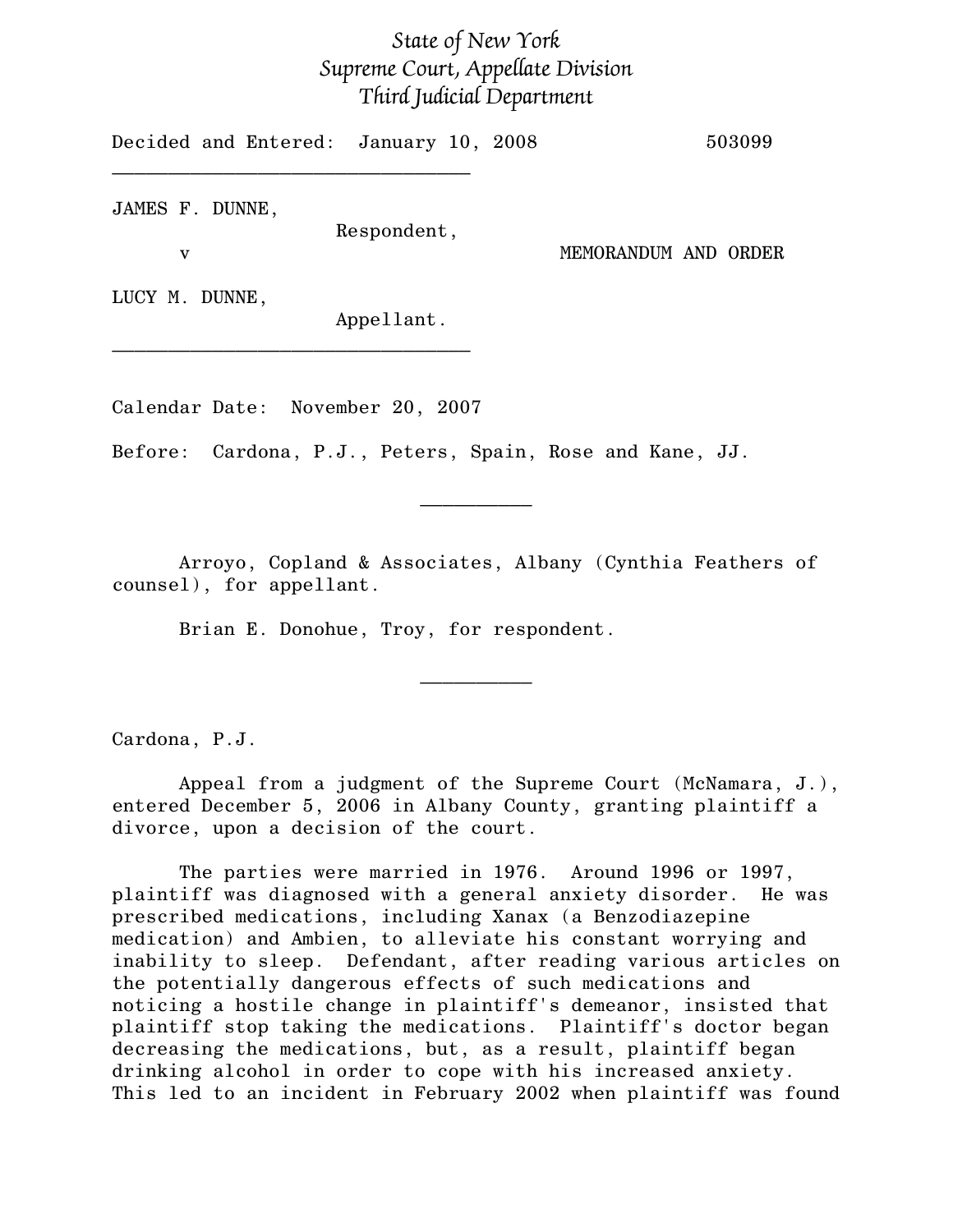-2- 503099

unconscious after excessive drinking and was taken to the hospital. As a result of his consumption of alcohol while taking medication, he was taken completely off the medications.

In May 2002, defendant moved plaintiff's belongings from the marital residence to an apartment which they owned. Plaintiff returned to the marital residence shortly thereafter; however, defendant demanded that he leave after she noticed the smell of alcohol. Thereafter, plaintiff sought treatment for alcohol abuse and has since stopped drinking. In early 2003, his doctor prescribed two prescription medications – one of which is the Benzodiazepine medicine Klonopin – to control his anxiety disorder. Although the parties engaged in marriage counseling, according to plaintiff, defendant insisted that a condition to their reconciliation was that he cease taking any and all prescription Benzodiazepine medications. In April 2004, plaintiff commenced this action for divorce on the ground of constructive abandonment. Following a nonjury trial, Supreme Court, crediting plaintiff's testimony, granted the divorce, prompting this appeal.

Defendant contends that plaintiff failed to establish constructive abandonment inasmuch as his exclusion from the marital residence was not complete, was on consent and was justified under the circumstances. In an action for divorce based upon constructive abandonment, the party seeking the divorce must establish that the other spouse has refused to fulfill the basic obligations of the marriage relationship for a period of one year or more, without justification or consent by the abandoned spouse (see Schine v Schine, 31 NY2d 113, 119 [1972]; McMahon v McMahon, 42 AD3d 787, 789-790 [2007]; see also Domestic Relations Law § 170 [2]). In addition, "the evidence must show a 'hardening of resolve' by one spouse not to live with the other" (Hage v Hage 112 AD2d 659, 661 [1985]; see Wallin v Wallin, 233 AD2d 699, 700 [1996], <u>lv denied</u> 89 NY2d 815 [1997]).

 Here, defendant moved plaintiff's belongings to an apartment and demanded that he leave the marital residence. According deference to Supreme Court's credibility assessment of the parties' proffered proof, plaintiff's testimony established that defendant denied his repeated requests to return to the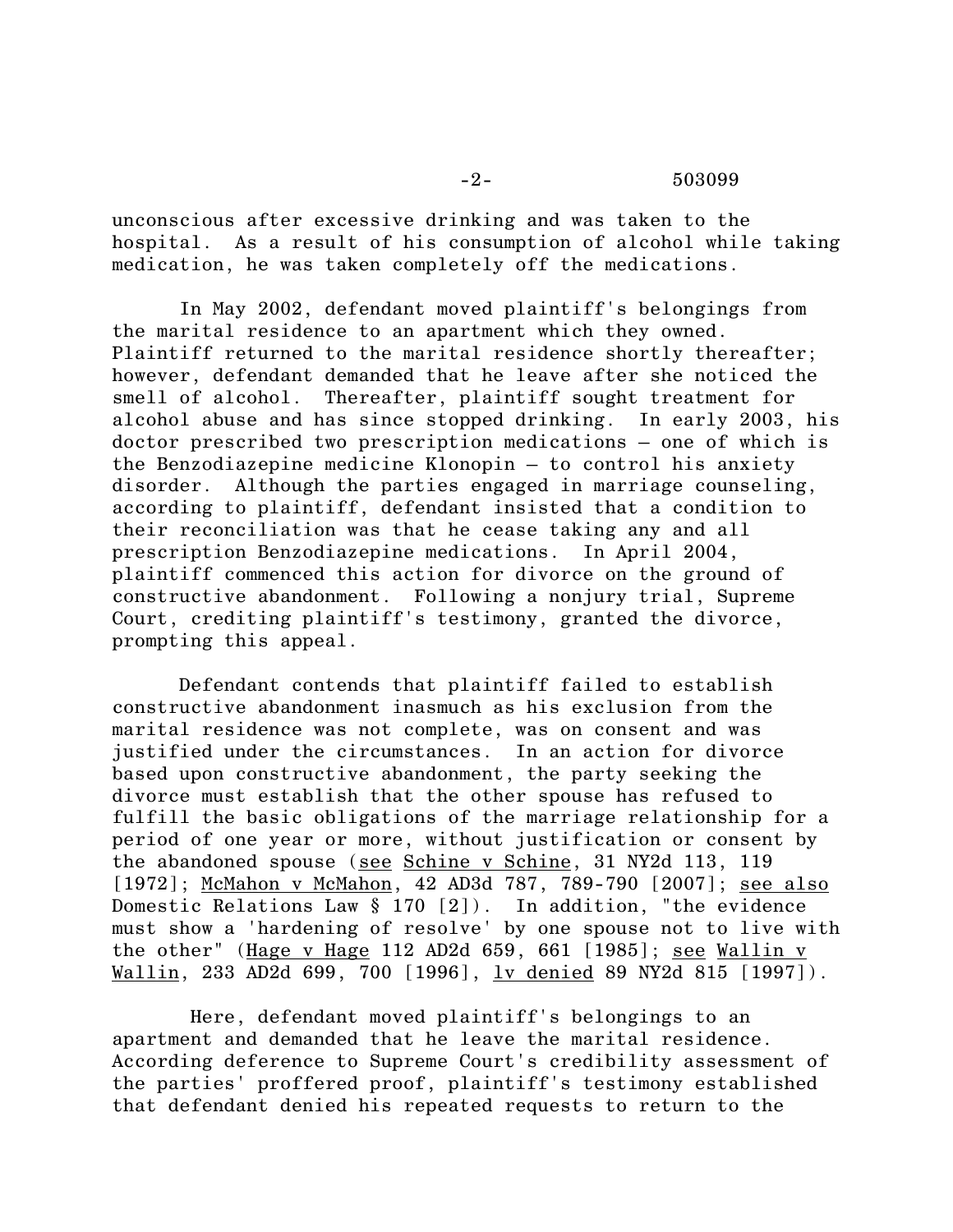-3- 503099

marital residence. On the other hand, defendant contends that she was justified in excluding plaintiff from the marital residence until he stopped taking the Benzodiazepine medication. However, it is undisputed that plaintiff suffers from a psychological anxiety disorder. Plaintiff testified that, although he has attempted to control his condition without the use of prescription medication, his doctors advised him that anxiety disorder can only be alleviated through prescription medication. Plaintiff also testified that he has no behavioral problems with his current medications and that his anxiety is under control. Defendant's uncompromising position that plaintiff choose to either adhere to the advice of his treating physicians or cease taking his anxiety medication in order to return to the marital residence, thereby risking his well-being, amounts to "an unreasonable condition as a term of their relationship," which violates her marital obligation to plaintiff (Palese v Palese, 25 AD2d 540, 541 [1966]; see Gloster v Gloster, 23 App Div 336, 338 [1897]). Therefore, under all the circumstances herein, we find no reason to disturb Supreme Court's decision granting plaintiff a divorce on the ground of constructive abandonment.

Defendant's remaining contentions have been reviewed and found to be unpersuasive.

Peters, Spain, Rose and Kane, JJ., concur.